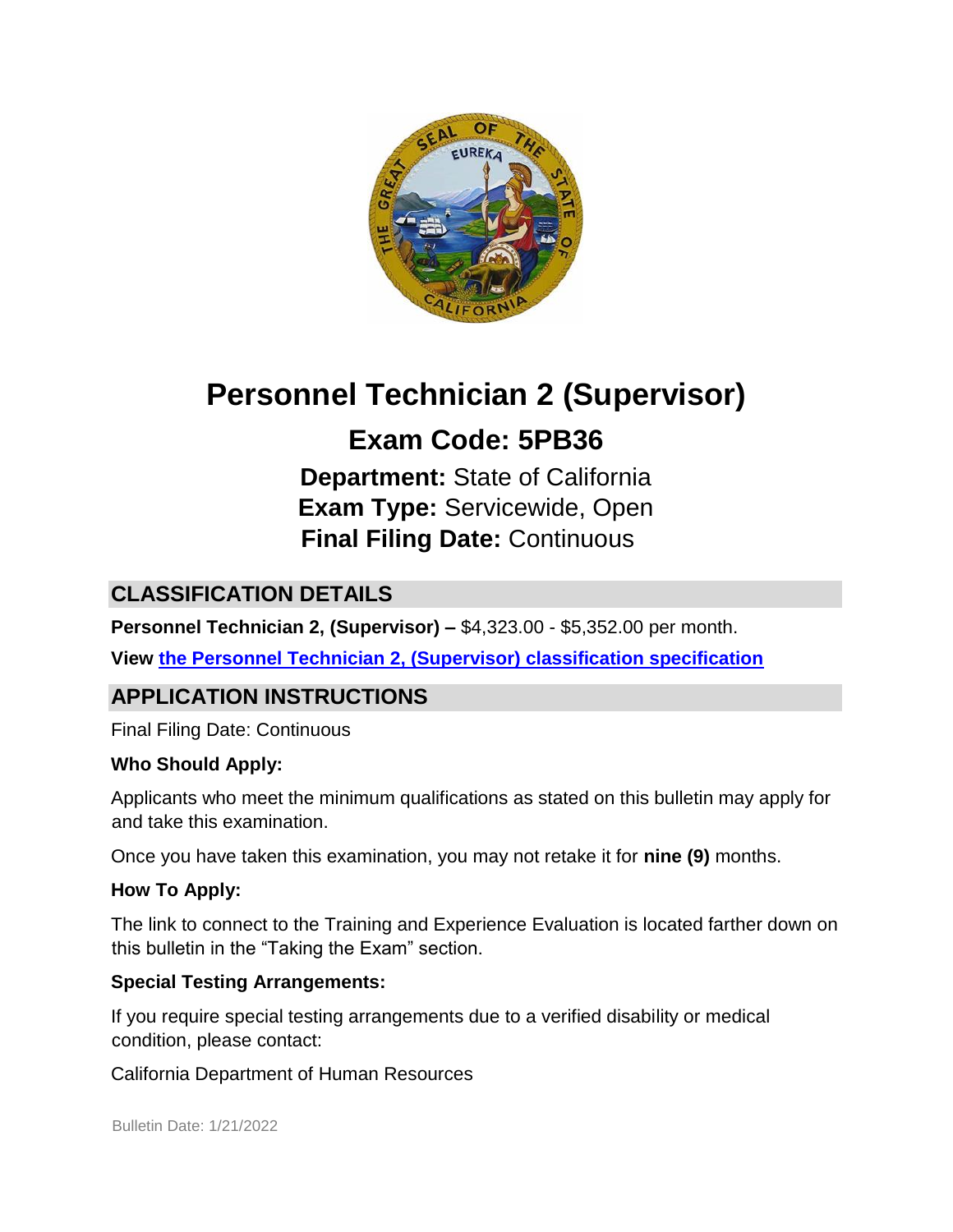CalCareer Service Center 1810 16<sup>th</sup> Street Sacramento, CA 95814

Phone: (866) 844-8671 Email: CalCareer@CalHR.CA.GOV

California Relay Service: 7-1-1 (TTY and voice)

TTY is a Telecommunications Device for the Deaf, and is reachable only from phones equipped with a TTY Device

## **MINIMUM QUALIFICATIONS**

All applicants must meet the education and/or experience requirements as stated on this exam bulletin to be accepted into the examination. Part-time or full-time jobs, regardless of whether paid or volunteer positions, and inside or outside California state service will count toward experience.

## **Personnel Technician 2, (Supervisor)**

### **Either I**

One year of experience performing the duties of a Personnel Technician I, Range B. **Or** 

**II**

Two years of work involving writing or editing original correspondence; or materials for reports or publications. Experience in California state service applied toward this requirement must be performing the duties of a class with a level of responsibility at least equivalent to Personnel Technician I, Range B.

## **POSITION DESCRIPTION**

#### **Personnel Technician 2, (Supervisor)**

This is the supervisory level in the series. Under direction, incumbents supervise a group of clerks or Personnel Technicians I engaged in subsidiary personnel management functions.

## **EXAMINATION SCOPE**

This examination consists of the following components:

**Training and Experience Evaluation –** Weighted 100% of the final score.

The examination will consist solely of a **Training and Experience Evaluation.** To obtain a position on the eligible list, a minimum score of 70% must be received. Applicants will receive their score upon completion of the Training and Experience Evaluation process.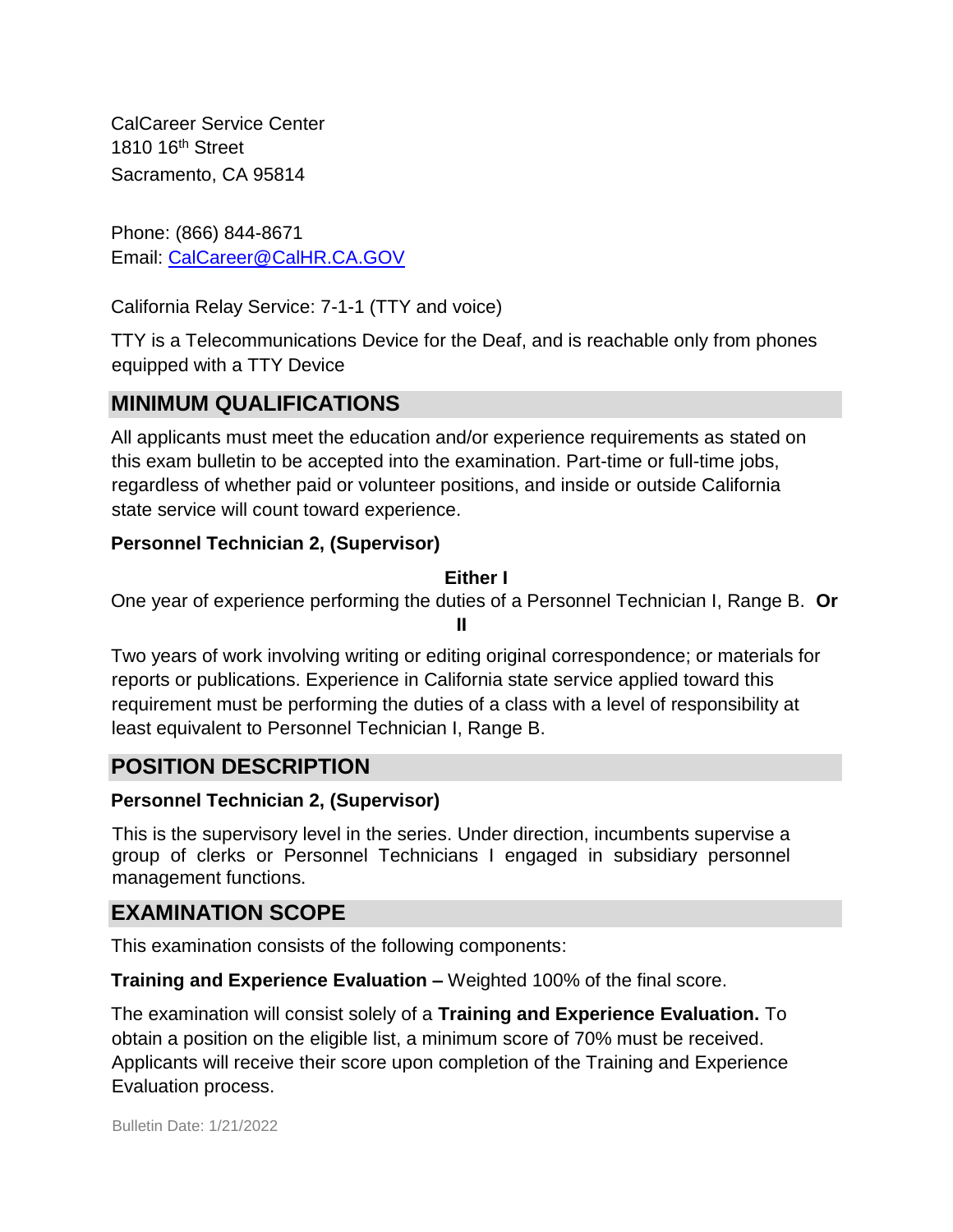In addition to evaluating applicants' relative knowledge, skills, and ability, as demonstrated by quality and breadth of education and/or experience, emphasis in each exam component will be measuring competitively, relative job demands, each applicant's:

#### **Knowledge and Abilities**

**Knowledge of:** Grammar, spelling, punctuation, and modern English usage.

**Ability to:** Interpret written material; edit written material; write effectively; analyze written and numerical data accurately, and follow oral and written instructions; clear and concise expression and oral presentations, written reports and correspondence.

**Knowledge of:** All of the above, and examining and personnel principles and practices.

**Ability to:** All of the above, and accept increasing responsibility for accuracy and thoroughness in performance of tasks; work effectively with others in both professional and clerical occupational groups; skill in analytical evaluations.

#### **Personnel Technician 2, (Supervisor)**

**Knowledge of:** All of the above, and principles of supervision; the department's Affirmative Action Program objectives; a manager's role in the Affirmative Action Program and the processes available to meet affirmative action objectives.

**Ability to:** All of the above, and effectively contribute to the department's affirmative action objectives.

## **ELIGIBLE LIST INFORMATION**

A servicewide, open eligible list for the **Personnel Technician 2, (Supervisor)** classification will be established for the State of California (all State of California departments, statewide).

The names of successful competitors will be merged onto the eligible list in order of final score regardless of exam date. Eligibility expires **twelve (12) months** after it is established. Applicants must then retake the examination to reestablish eligibility. Veterans' Preference will be granted for this examination. In accordance with Government Codes 18973.1 and 18973.5, whenever any veteran, or widow or widower of a veteran achieves a passing score on an open examination, he or she shall be ranked in the top rank of the resulting eligible list.

Veteran's status is verified by the California Department of Human Resources (CalHR). Information on this program and [the Veterans' Preference Application](https://www.jobs.ca.gov/CalHRPublic/Landing/Jobs/VeteransInformation.aspx) [\(](https://www.jobs.ca.gov/CalHRPublic/Landing/Jobs/VeteransInformation.aspx)Std. form 1093)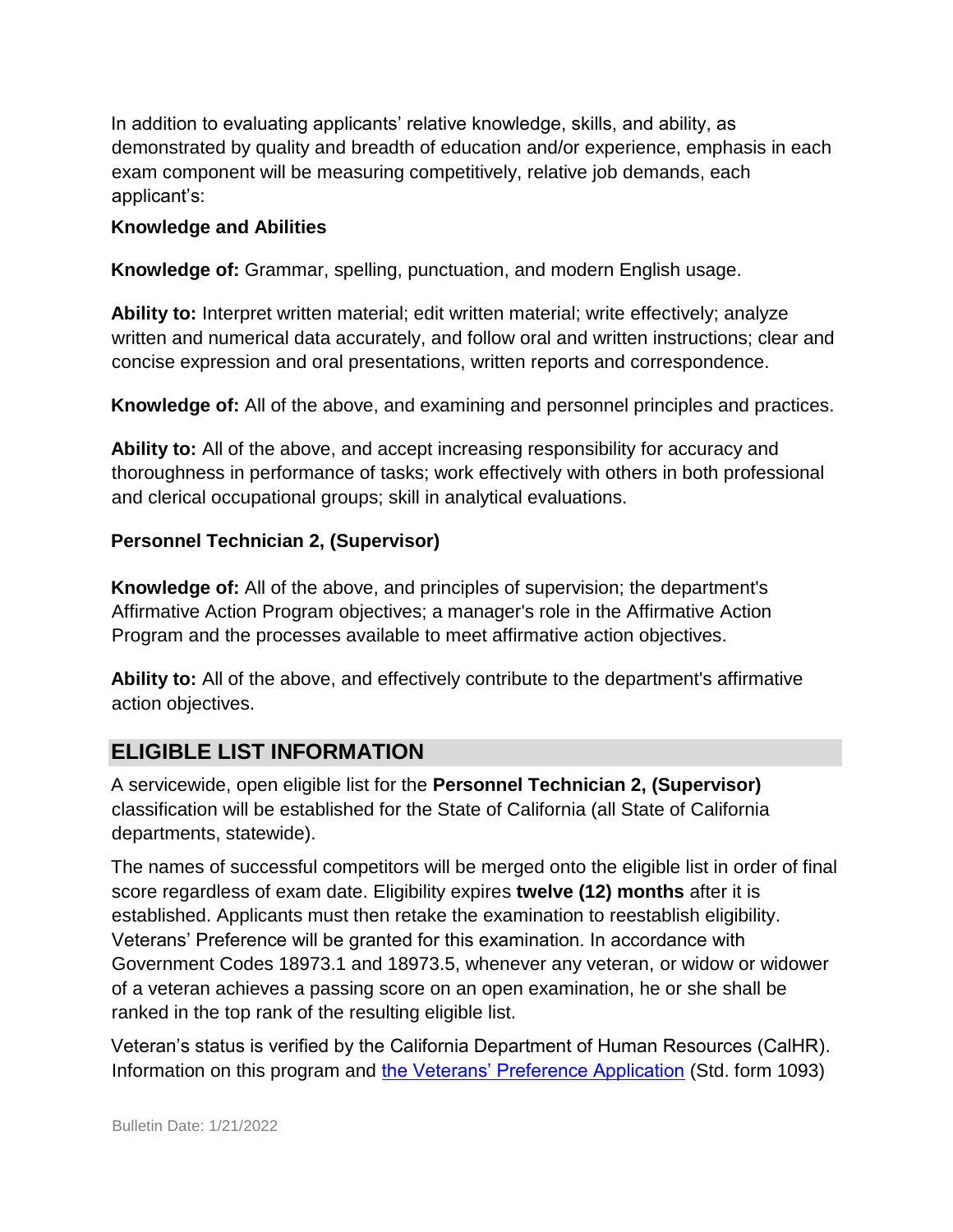is available online**.** Additional information on veteran benefits is available at the Department of Veterans Affairs.

Career Credits **will not** be added to the final score for this exam, because it does not meet the requirements to qualify for Career Credits.

# **EXAMINATION INFORMATION**

**[Preview of the Personnel Technician 2, Supervisor, Training and Experience](https://jobs.ca.gov/JOBSGEN/5PB36C.pdf) [Evaluation](https://jobs.ca.gov/JOBSGEN/5PB36C.pdf)**

## **PREPARING FOR THE EXAMINATION**

Here is a list of suggested resources to have available prior to taking the exam.

**Employment History:** Employment dates, job titles, organization names and addresses, names of supervisors or persons who can verify your job responsibilities, and phone numbers of persons listed above.

**Education:** School names and addresses, degrees earned, dates attended, courses taken (verifiable on a transcript), persons or office who can verify education, and phone numbers of persons or offices listed above.

**Training:** Class titles, certifications received, names of persons who can verify your training, and phone numbers of persons listed above.

## **TAKING THE EXAMINATION**

**Take [the Personnel Technician 2, Supervisor examination](https://exams.spb.ca.gov/exams/ptech2sup/)**

## **TESTING DEPARTMENTS**

State of California (all State of California departments)

### **CONTACT INFORMATION**

California Department of Human Resources CalCareer Service Center 1810 16th Street Sacramento, CA 95814 Phone: (866) 844-8671 Email: CalCareer@CalHR.CA.GOV

California Relay Service: 7-1-1 (TTY and voice)

TTY is a Telecommunications Device for the Deaf, and is reachable only from phones equipped with a TTY Device.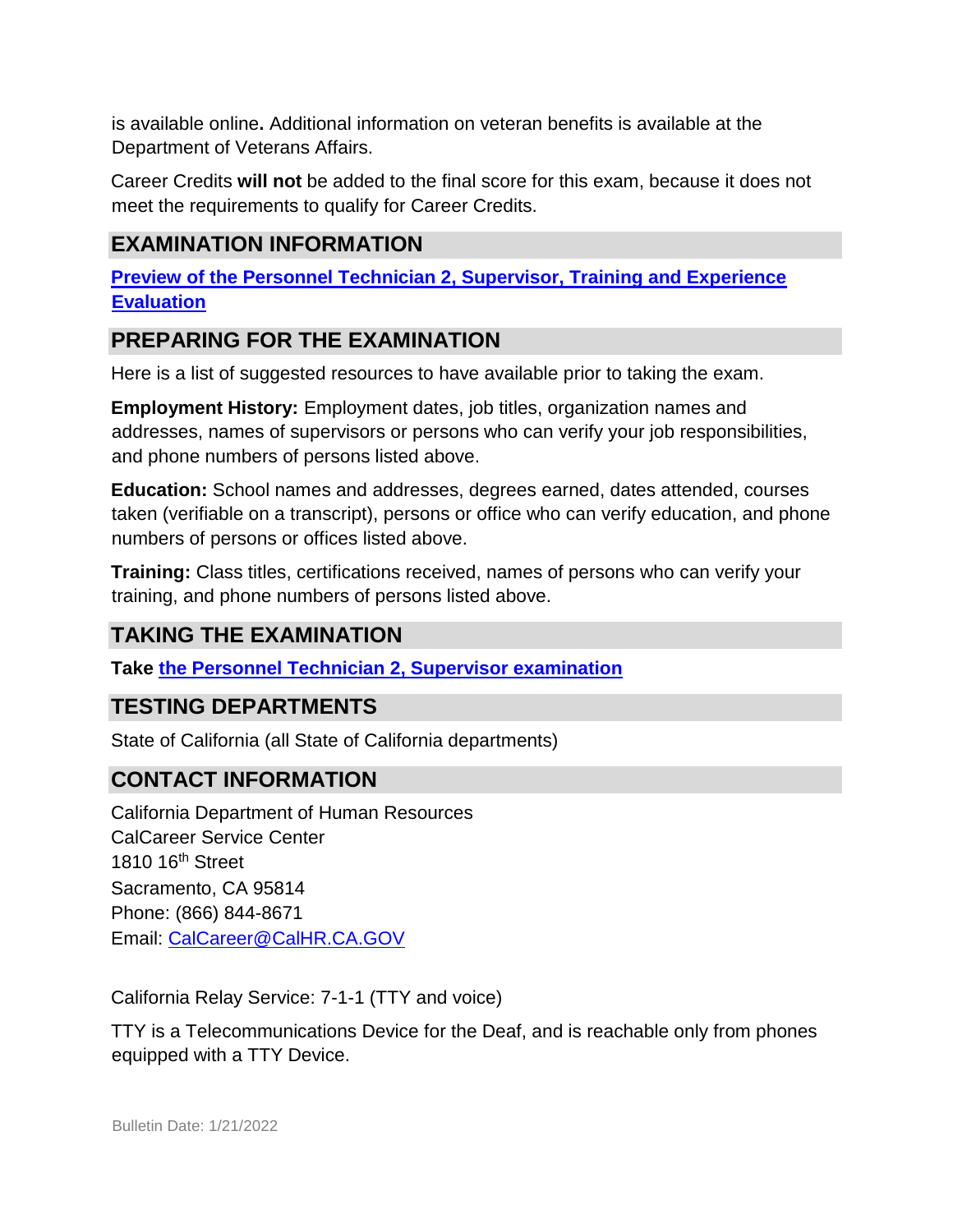## **EQUAL OPPORTUNITY EMPLOYER**

The State of California is an equal opportunity employer to all, regardless of age, ancestry, color, disability (mental and physical), exercising the right of family care and medical leave, gender, gender expression, gender identity, genetic information, marital status, medical condition, military or veteran status, national origin, political affiliation, race, religious creed, sex (includes pregnancy, childbirth, breastfeeding, and related medical conditions), and sexual orientation.

## **DRUG-FREE STATEMENT**

It is an objective of the State of California to achieve a drug-free State work place. Any applicant for State employment will be expected to behave in accordance with this objective, because the use of illegal drugs is inconsistent with the law of the State, the rules governing civil service, and the special trust placed in public servants.

## **GENERAL INFORMATION**

Examination and/or Employment Application (STD 678) forms are available at the California Department of Human Resources, local offices of the Employment Development Department, and through your **[CalCareer Account.](http://www.jobs.ca.gov/)**

If you meet the requirements stated on this examination bulletin, you may take this examination, which is competitive. Possession of the entrance requirements does not assure a place on the eligible list. Your performance in the examination described in this bulletin will be rated against a predetermined job-related rating, and all applicants who pass will be ranked according to their score.

The California Department of Human Resources (CalHR) reserves the right to revise the examination plan to better meet the needs of the service, if the circumstances under which this examination was planned change. Such revision will be in accordance with civil service laws and rules and all applicants will be notified.

General Qualifications: Applicants must possess essential personal qualifications including integrity, initiative, dependability, good judgement, the ability to work cooperatively with others, and a state of health consistent with the ability to perform the assigned duties of the class. A medical examination may be required. In open examinations, investigation may be made of employment records and personal history and fingerprinting may be required.

Eligible Lists: Eligible lists established by competitive examination, regardless of date, must be used in the following order: 1) sub-divisional promotional, 2) departmental promotional, 3) multi-departmental promotional, 4) servicewide promotional, 5) departmental open, 6) open. When there are two lists of the same kind, the older must be used first. Eligible lists will expire in one to four years unless otherwise stated on the bulletin.